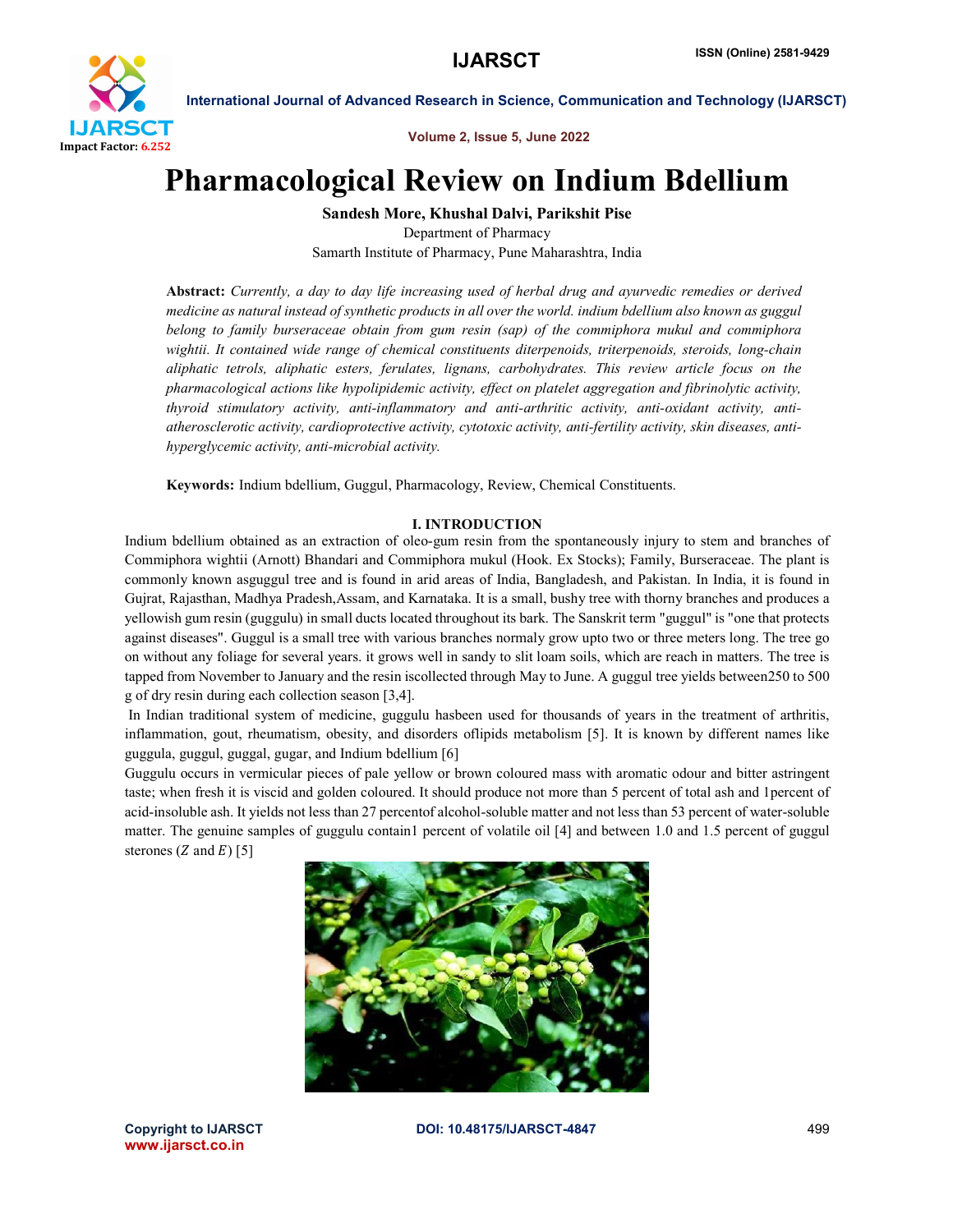

#### Volume 2, Issue 5, June 2022

Synonyms: Gumgugul, Salai-gogil.

#### Biological Source:

Guggal is a gumresin obtained by incision of the bark of Commiphora mukul (H. and S.) Engl., belonging to family Burseraceae.

Guggul is known by different names in different languages such as:

- In Hindi: Guggul.
- $\bullet$  In Marathi: Guggala.
- In Tamil: Gukkulu.
- In Telugu: Guggipannu.
- In Sanskrit: Guggulu.
- In English: Indian bdellium.
- In Kannada: Kanthagana.
- $\bullet$  In Gujarati: Gugal

#### Geographical Source:

The tree is a small, thorny plant distributed throughout India.

#### Collection:

Guggal tree is a small thorny tree 4 to 6 feet tall branches slightly ascending. It is sometimes planted in hedges. The tree remains without any foliage for most of the year. It has ash-coloured bark, and comes off in rough flakes, exposing the innerbark, which also peels off. The tree exudes a yellowish resin called gum guggul or guggulu that has a balsamic odor. Each plant yields about one kilogram of the product, which is collected in cold season

Characteristics: Guggal occurs as viscid, brown tears; or in fragment pieces, mixed with stem, piece of bark; golden yellow to brown in colour. With water it forms a milk emulsion. It has a balsamic odour and taste is bitter, aromatic.

#### Chemical Constituents

#### Major –

Volatile oil consisting myrecene, dimyrecene, polymyrecene; Resin (Z-Guggulsterone, E-Guggulsterone, Z-Guggulusterol, Guggulusterol I-V)5.

#### Others –

20-α-Hydroxy-4-pregnen-3-one; 20-β-hydroxy-4-pregnen-3-one; 16-β-hydroxy-4,17(20)Z-pregnadien-3-one; 16-αhydroxy-4-pregnen-3-one; cembrene A; mukulol;

Quercetin; 3-O-α-L-arabinoside; 3-O-α-L-rhamnoside; 3-O-β-D-glucoronide; ellagic acid; pelargonidin-3; αcamphorene; cambrene; Chloestrol; guggulsterols I, II, III15, 6-7.

One reviewer also says that there is the components of the essential oil found in C. mukul . The essential oil with their percentages by weight as shown- α-pinene (4.755); myrcene (3.50%); eugenol (14.70%); cadiene (5.50%); geraniol (6.20%); methyl heptanoate (17.50%); (+)-α-phellandrene (5.50%); (+)-limonene (6.50%); (±)-bornyl acetate (7.30%); ( $\pm$ )-linalool (8.70%); methyl chavicol (5.40%);  $\alpha$ -pineol (4%); 1,8-cineole (3.5%); and unidentified compounds8. The seed of C. wightii contains  $9.8 \pm 0.7\%$  oil. The esters of fatty acids shows the presence of 46.62% saturated fatty acids and 51.40% unsaturated fatty acids. The fatty acid composition is capric acid (3.50%); myristic acid (14.51%); palmitic acid (6.68%); steric acid (4.705%); arachidic acid (3.185%); behenic acid (14.05%); myristoleic acid (1.34%); palmitoleic acid (12.07%); oleic acid (14.15%); eicosenoic acid (0.11%); linoleic acid (22.34%); and alpha linol acid (1.37%)9.

#### Veda

Guggul is described as "Agni Sthana" and used for 'Dhupa'. In Atharva Veda, it is mentioned that Yaksma and other diseases will not spread to the areas fumigated by Guggulu. 'Sayana also introduced it as a well known 'Dhupana dravya'. It was used for the treatement of diseases of cattle2,3,5,6

www.ijarsct.co.in

Copyright to IJARSCT DOI: 10.48175/IJARSCT-4847 500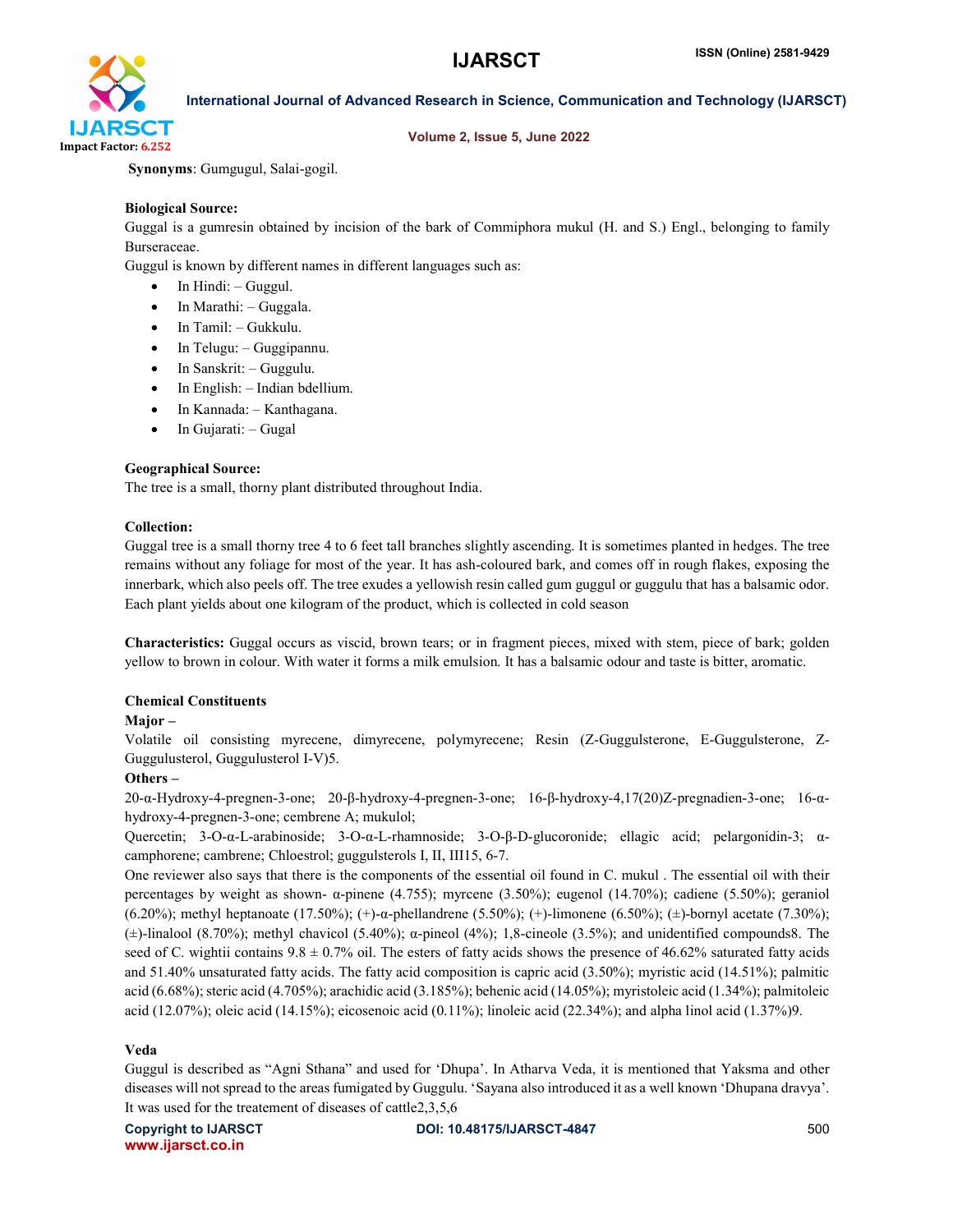

#### Volume 2, Issue 5, June 2022

#### Samhita

It is observed that the internal usage of Guggul increased during Samhita period only. Acharya Charaka included Guggul in "Sangya Sthapana Maha Kashaya" and in "Kashaya Skandha". Maharishi Sushruta has described Guggul in the list of seven most important drugs for the treatment of Sthaulya. He has prescribed Guggul with Go-mutra in condition of vitiated Vata with Medodhatu dominated Kapha dosha. The drug is also mentioned as highly effective in the treatment of Vrana as a fumigating agent, Kushtha, Vidradhi Pratisaranartha, Shotha , Gulma etc. Acharya Kashyapa has quoted Guggul in different formulations to treat various diseases. Ghrita, Taila, Avaleha, Dhoopana etc. many formulations of it are also described for the treatment of many 'Bala Rogas'10Maharishi Bhela has prescribed that Dhoomrapana of Guggulu should be taken after bath and after taking meal. He also described the Vrana ropana property of Guggulu11. Maharishi Harita has elaborated Guggulu in a separate chapter titled "Guggulu Kalpa" . Here, he has opined that Guggulu from Marudesha must be collected in Ushna Ritu and Guggulu from hilly areas must be collected in Sheeta Ritu12. Many formulations of Guggulu have been mentioned in Sharangadhara Samhita. However, in Vati kalpadhyaya , Guggulu has been suggested specifically for the Vati preparation, because it facilitates the binding capacity. Sarangadhara quoted it among the drugs to be used when they are older (Purana).

Vagbhata has described that it is a drug of choice for Medoroga and Vatavikaras.He has also quoted its Medohara action along with other drugs like Shilajatu, Rasanjana and Brihat panchmula. He has also used Guggul in Sneha vyapada chikitsa and prescribed Guggulu in diseases produced due to vitiated Vata, Kapha, Medodhatu a

#### II. PHARMACOLOGICAL ACTIVITIES

#### Hypolipidemic Activity

The lipid lowering effect of gug-gulu with special reference to atherosclerosis and obesity(medoraga) was first reported in a doctorate thesis submittedto the Banaras Hindu University (BHU) in January 1966.Earlier to this work, guggulu was well known as an Ayurvedicdrug for the treatment of various types of arthritis. Thiswork was inspired by a rather obscure shloka in Sanskritin the well-known Ayurvedic treatise Sushruta Samhita. Theshloka deals in an extraordinarily lucid and scientific manner, with the etiology, pathogenesis, and treatment of obesityand associated lipid disorders and their complications. The hypolipidemic activity was shown in animals as well as inpatients of obesity and hypercholesterolemia [20].In carefully planned studies carried out (over a period oftwo years) on rabbits, in which hyperlipidemia was induced by feeding cholesterol (in hydrogenated vegetable oil), itwas demonstrated for the very first time that crude guggulucould not only lower significantly the serum cholesterol in hypercholesterolemic rabbits but also protected these animalsagainst cholesterol-induced atherosclerosis at the fatty streakstage. It also reduced the body weight of the animals. Asimilar trend to reduce significantly the serum cholesterollevels in patients with obesity and hypercholesterolemia was found in clinical studies with crude guggulu. The CentralDrug Research Institute (CDRI), Lucknow, has been engagedin chemical, pharmacological, and clinical studies on guggulu[20].Gugulipid, an ethyl acetate extract of the oleoresin,standardized at CDRI, has been marketed in India since 1988 as a hypolipidemic agent. It contains Z-guggulsterones and E-guggulsterones which are purported to be the compounds responsible for the hypolipidemic activity of the guggulu. Gugulipid contains not less than 4 percent and not morethan 6 percent of guggulsterones (Zand ). The decision touse the ethyl acetate extract rather than two guggulsterone was primarily for commercial reasons and was also because of the fact that other components of the ethyl acetate extractshowed synergistic (hypolipidemic) effect [20]. A number ofclinical studies were carried out to confirm hypolipidemicactivity of guggulu and gugulipid [21]. The findings ofmulticentric clinical trials carried out with gugulipid at seven different centres in India coordinated in collaboration withCDRI confirmed the role ofgugulipid as a hypolipidemicagent .

#### Effect on Platelet

Aggregation and Fibrinolytic Activity.The purified steroid mixture from guggulu completely inhib-ited ADP, adrenaline, or serotonin induced platelet aggrega-tion. No difference was observed between the effectivenessof the steroid mixture and the purifiedguggulsterone  $E$  or  $Z$ . The effect of guggulsterones  $E$  and  $Z$  was very similar to the inhibitory effect of clofibrate. This finding has therapeuticvalue in myocardial infarction and thromboembolism .The effect of guggulu on fibrinolysis and platelet adhe-siveness in coronary heart disease was studied. Guggulufraction A (pet ether extract) in daily dose of 1 g wasadministered to healthy individuals (group I) and to patientsof coronary artery disease (CAD) (group

www.ijarsct.co.in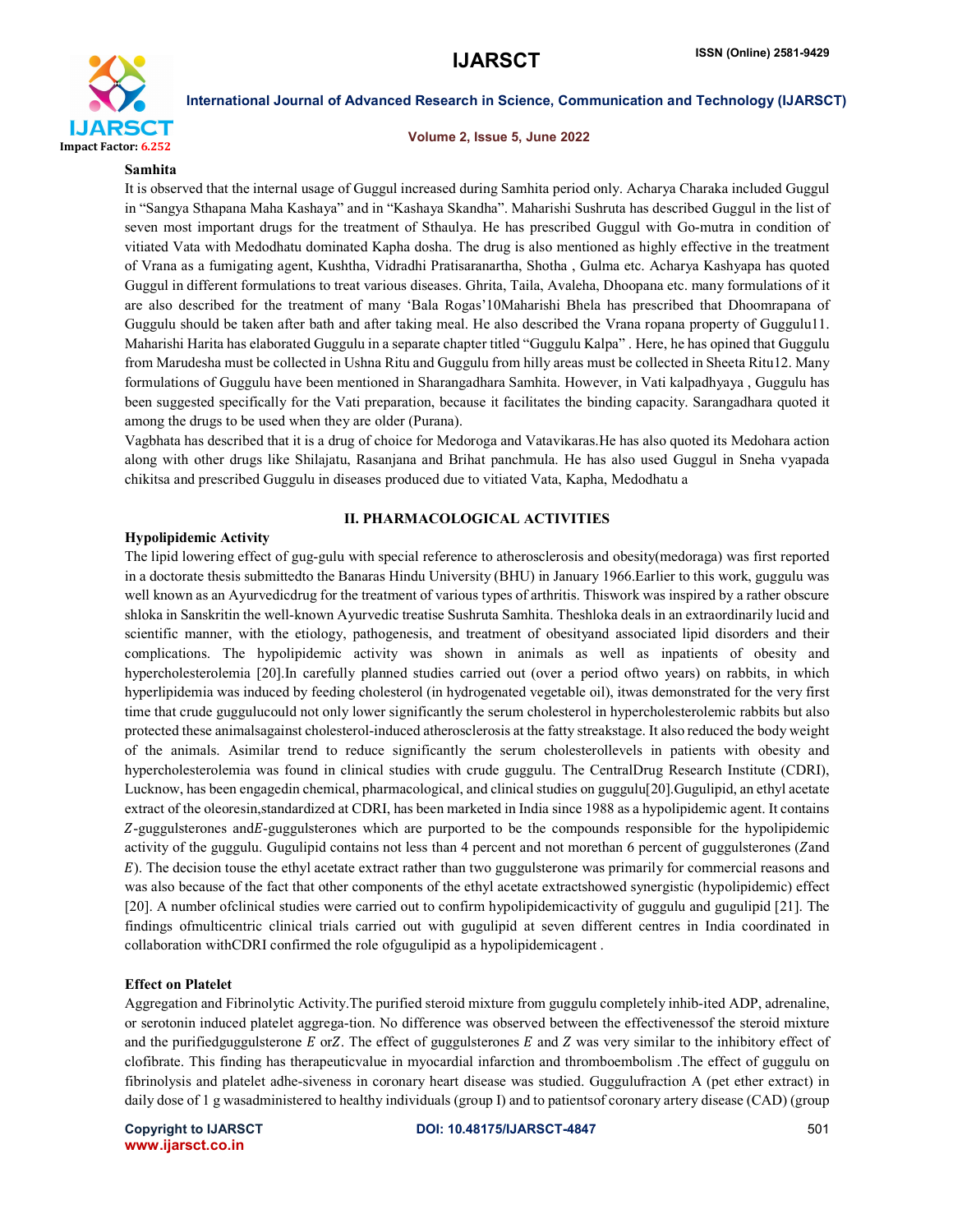

#### Volume 2, Issue 5, June 2022

II) for a period of 30days. Serum fibrinolytic activity increased, while the platelet adhesive index decreased, which was statistically significantin healthy individuals and in CAD patients. In view of this,guggulu fraction A may be a useful therapeutic agent in the management of coronary artery disease [19].

### Thyroid Stimulatory Activity

Administration of ethano-lic extract of guggulu to the female albino mice for 15 days enhanced the triiodothyonine (T3) concentration and T3/T4ratio, while no marked change in the concentrations of serumthyroxine (T4) was observed [47]. -Guggulsterone wasshown to be responsible for the thyroid stimulatory action of guggulu. Administration of isolated -guggulsterone to ratsled to significant increase in all thyroid function parameters, namely, uptake of iodine by the thyroid, enzymes involved inthe synthesis of thyroid hormones, and tissue oxygen uptake,thus suggesting thyroid stimulatory action [18].

#### Anti-Inflammatory and Antiarthritic Activity

Theresults of several studies confirm anti-inflammatory andantiarthritic activities of guggulu [13, 15, 25, 49–52]. The 50percent aqueous methanolic extract was found to exhibitan anti-inflammatory effect on adjuvant-induced air pouch granuloma in mice. The methanolic extract inhibited nitricoxide production in lipopolysaccharide activated mouseperitoneal macrophages [15]. A crystalline steroid wasisolated from the petroleum ether extract and tested in ratsfor inhibition of inflammation induced by Freund's adjuvant.It inhibited the full development of the primary lesions in adjuvant arthritis and also reduced the severity of secondarylesions as compared with the untreated control group.Guggulosomes prepared using guggul with ibuprofenby bath sonication and trituration methods were studiedfor anti-inflammatory activity. It was clearly shown tha tguggulosomes had more efficacy than ibuprofen and both and ibuprofen had synergistic effect.The study proved that guggul could serve as a carrier for entrapping drugs and for their sustained release action [17].

#### Antioxidant Activity

The antioxidant property of gug-gulu helped stop the oxidation of cholesterol and subsequenthardening of the arteries, reduced the stickiness of platelet,and also lowered the risk of coronary artery disease [16]. Italso enhanced the production of thyroxin and triiodothyro-nine; these hormones increase the metabolism of carbohy-drates and protein synthesis and help in lowering the lipidactivity .The antioxidant activity was attributed to the presence ofguggulsterones. It was tested in vitro against the formation of oxygen free radicals. The oxidation of human LDL inducedby Fe2+ or by rat peritoneal macrophages caused marked formation of lipid peroxidation products. Guggulsterone(50  $\mu$ M) prevented the generation of thiobarbituric acid reactive substances and lipid hydroperoxide of low density lipoprotein in above system. However, it did not protect lipids against the formation of conjugated dienes, the initial step of lipid peroxidation cascade. Guggulsterone significantly inhibited the reaction of lipid peroxidation in liver micro-somes challenged with Fe2+ and sodium ascorbate

#### Antiatherosclerotic Activity

LDL has been found to accumulate in atherosclerotic lesions and is the major source of the cholesterol accumulation in human foam cells. There is evidence that LDL oxidation is essential for atherogenesis and the antioxidants that prevent this oxidation may either slow down or prevent atherogenesis. Guggulsterones, the lipid-lowering components of guggulu, effectively inhibited invitro LDL oxidation (as discussed under antioxidant action). Thus the combination of antioxidant and lipid-loweringproperties of guggulu makes it especially beneficial against atherogenesis [15].

### Cardioprotective Activity

Guggulsterones are shown to be effective cardioprotectives. Myocardial necrosis induced by isoproterenol in rats caused marked increase in serum creatine phosphokinase and glutamate pyruvate transaminase. Phospholipase, xanthine oxidase, and lipid peroxides were simultaneously enhanced in ischemic heart following depletion of glycogen, phospholipids, and cholesterol. Treatment with guggulsterone at a dose of 50 mg/kg significantly protected cardiac damage as assessed by the reversal of bloodand heart biochemical parameters in ischemic rats [14].

www.ijarsct.co.in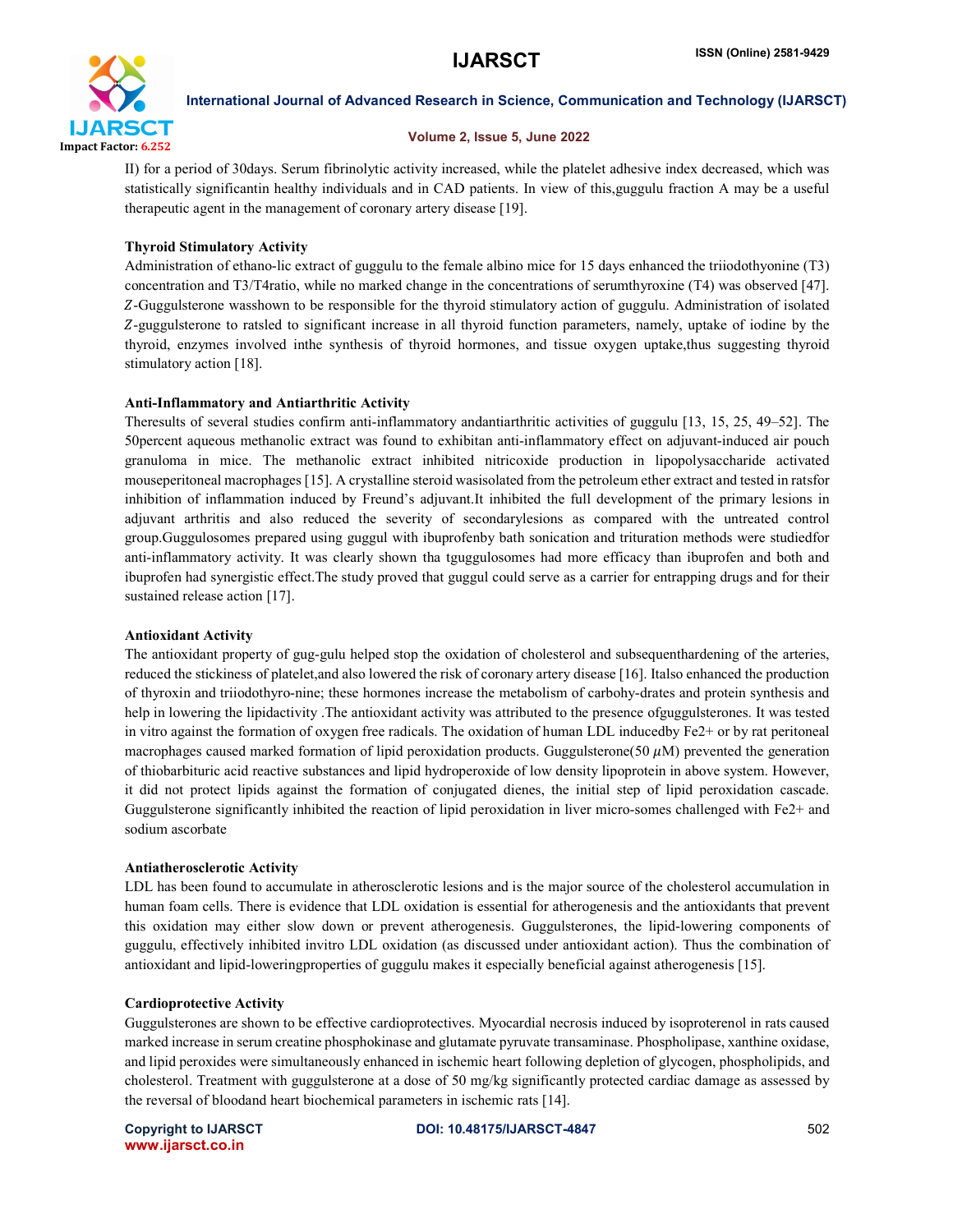

#### Volume 2, Issue 5, June 2022

#### Cytotoxic Activity

Ferulates, important bioactive con-stituents identified from the guggulu gum, were reported to play a significant role in in vitro cytotoxicity by decreasing the cell viability in MCF-7 (breast) tumor cells, PC-3 (prostate) tumor cells, and parental and transfected P 388 cells [13]. Therefore, ferulate compounds are used in themethod for prevention and treatment of abnormal cell growth and proliferation of inflammation, neoplasia, and cardiovascular disease. Ethyl acetate extract showed significant in vitro cytotoxicity. A fraction showing cytotoxic activity was characterized as a mixture of two ferulates with an unusual skeleton by spectral and chemical methods. This fraction also showed moderate scavenging effect against 2,2-diphenyl-1-picryl hydrazyl (DPPH) radicals [12]. Treatment with gugulipid significantly inhibited the viability of human prostate cancer cell line LNCaP (androgen-dependent) and its androgen-independent variant (C-81)with IC50 of 1  $\mu$ M (24 h treatment), thus indicating its possiblerole in apoptosis and cancer prevention [12]. The results ofthis study indicated that guggulsterone inhibited prolifera-tion of PC-3 cells in culture by causing apoptosis, whereasa normal prostate epithelial cell line is resistant to growth inhibition and apoptosis induction by this phytoconstituent.These observations provided rationale for further preclinicaland clinical evaluation of guggulsterone for its efficacy againstprostate cancer [11].

#### Antifertility Activity

Guggulu administered orally (2 and 20 mg/100 g body weight) to female rats decreased the weight of the uterus, ovaries, and cervix, whereas glycogen and sialic acid levels in these organs increased. This suggested that guggulu may be useful as an antifertility agent [10].

#### Skin Diseases

Administration of gugulipid was reported to be effective in the treatment of nodulocystic acne. A study in 21 patients found that gugulipid was as effective as tetracycline in the treatment. The patients with oily faces responded better to the gugulipid treatment [9]

#### Antihyperglycemic Activity

Administration of alcoholic extract of C. mukul at a dose of 200 mg/kg for 60 continuous days reduced plasma glucose levels in streptozotocin-induced diabetic rats [8]. A study showing effect of guggulsterone isolated from C. mukul in high-fat diet induced diabetic rats has also been reported. Different biochemical parameters like GTT, glycogen content, glucose homeostatic enzymes (like glucose-6-phosphatase and hexokinase), insulin release in vivo, and expression profiles of various genes involved in carbohydrate and lipid metabolism clearly demonstrated the hypoglycemic effect.The results suggested that guggulsterone has both hypoglycemic and hypolipidemic effects which can help cure type II diabetes [7].

#### Antimicrobial Activity

The volatile oil of C mukul was found to be highly effective against Rhyzopertha dominica which suggested its role as a fumigant. The ethanolic extract of C. mukul exhibited best antibacterial activity at 5 mg/ mL against multidrug-resistant Klebsiella pneumonia [2]. An active compound, 5(1-methyl,1-aminoethyl)-5-methyl-2-octanone, of the methanolic extract of guggulu gum possessed significant antibacterial activity against Gram-positive bacteria and moderate activity against Gram-negative bacteria [1]

| Formulation                               | Manufacturer by | composition                     | uses                       |
|-------------------------------------------|-----------------|---------------------------------|----------------------------|
| <b>GUGULIPID</b>                          | <b>SABINSA</b>  | Guggul Resin, Dalchini,         | Lipid lowering agent.anti- |
|                                           | Corporation     | Sonth,<br>Amla,<br><b>Bhumi</b> | dietary<br>atherogenic,    |
| <b>GUGULIPID.</b><br><b>EXTENDED RELL</b> |                 | Marich, Pippali                 | supplement                 |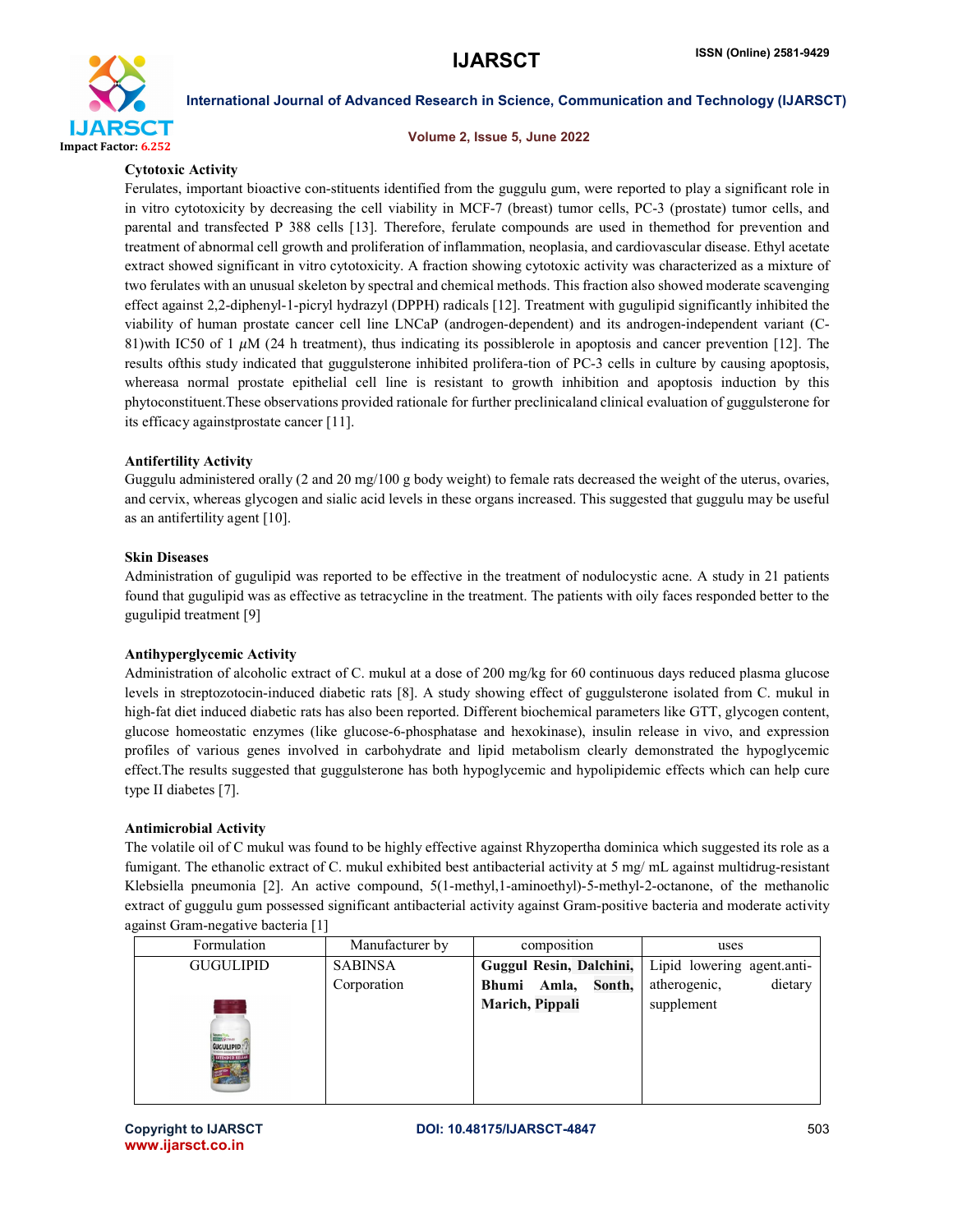

#### Volume 2, Issue 5, June 2022

| <b>FRANKLING</b> CONTROL<br>$\mathcal{L}$ निशाल<br>नेचरल<br>जुगल | Nishan products                                                                  | Dhoop<br>Guggal<br>Are<br>Manufactured Using Pure<br>And Natural Gugle, Herbs<br>And Fine Essense Oils Etc | Scent,<br>fragrance<br>air<br>purifier of atmosphere                              |
|------------------------------------------------------------------|----------------------------------------------------------------------------------|------------------------------------------------------------------------------------------------------------|-----------------------------------------------------------------------------------|
| <b>FSTAMIN</b><br>BUGGUL<br>XTRACT                               | Premium<br><b>Ouality</b><br><b>Nutraceuticals</b><br>and<br>Herbal Formulations | $400$ mg.<br>Guggul extract<br>wightii,<br>commiphora<br>guggul sterons $>2.5\%$                           | normal cholesterol levels,<br>normal function of joints<br>and connective tissues |

#### III. ACKNOWLEDGMENTS

We excess my thanks and gratitude to Trustee of Samarth Rural Educational Institute's and Samarth Institute of Pharmacy, Belhe. with their valuable guidance and support.

#### IV. CONCLUSION

Although the results from this review are quite promising for the use of guggulu as a multi-purpose medicinal agent, several limitations currently exist in the current literature. Indium Bdellium is traditional medicines for the treatment of inflammation, arthritis, obesity, microbial infection, wound, pain,fractures, tumor, and gastrointestinal diseases. It is one of the oldest and the most prominent herbs in Ayurvedic medicine. Guggulu is a versatile drug and, because of its paranormal properties, it is very valuable in treating variety of disorder

#### **REFERENCES**

- [1]. P. Goyal, A. Chauhan, and P. Kaushik, "Assessment of Com-miphora wightii (Arn.) Bhandari (Guggul) as potential sourcefor antibacterial agent," Journal of Medicine and Medical Sciences, vol. 1, no. 3, pp. 71–75, 2010.
- [2]. A. Sharma, V. Kumar Patel, S. Rawat, P. Ramteke, and R. Verma,"Identification of the antibacterial component of some Indian medicinal plants against klebsiella pneumoniae," International Journal of Pharmacy and Pharmaceutical Sciences, vol. 2, no. 3, pp. 123–127, 2010
- [3]. The Ayurvedic Pharmacopoeia of India (Formulations), Department of Indian Systems of Medicine and Homeopathy, Ministry of Health and Family Welfare, Government of India, New Delhi, India, 1st edition, 2007.
- [4]. The Ayurvedic Pharmacopoeia of India, Department of Indian Systems of Medicine and Homeopathy, Ministry of Health and Family Welfare, Government of India, New Delhi, India, 1<sup>st</sup> edition, 2001.
- [5]. N. L. Urizar and D. D. Moore, "Gugulipid: a natural cholesterol lowering agent," Annual Review of Nutrition, vol. 23, pp. 303–313, 2003.
- [6]. Indian Pharmacopoeia, The Controller of Publications, New Delhi, India, 1996.
- [7]. B. Sharma, R. Salunke, S. Srivastava, C. Majumder, and P. Roy,"Effects of guggulsterone isolated from Commiphora mukul in high fat diet induced diabetic rats," Food and Chemical Toxicology, vol. 47, no. 10, pp. 2631–2639, 2009.
- [8]. R. Bellamkonda, K. Rasineni, S. R. Singareddy et al., "Antihyperglycemic and antioxidant activities of alcoholic extract of Commiphora mukul gum resin in streptozotocin induced diabetic rats," Pathophysiology, vol. 18, no. 4, pp. 255–261, 2011.
- [9]. D. M. Thappa and J. Dogra, "Nodulocystic acne: oral gugulipid versus tetracycline," Journal of Dermatology, vol. 21, no. 10, pp. 729–731, 1994.